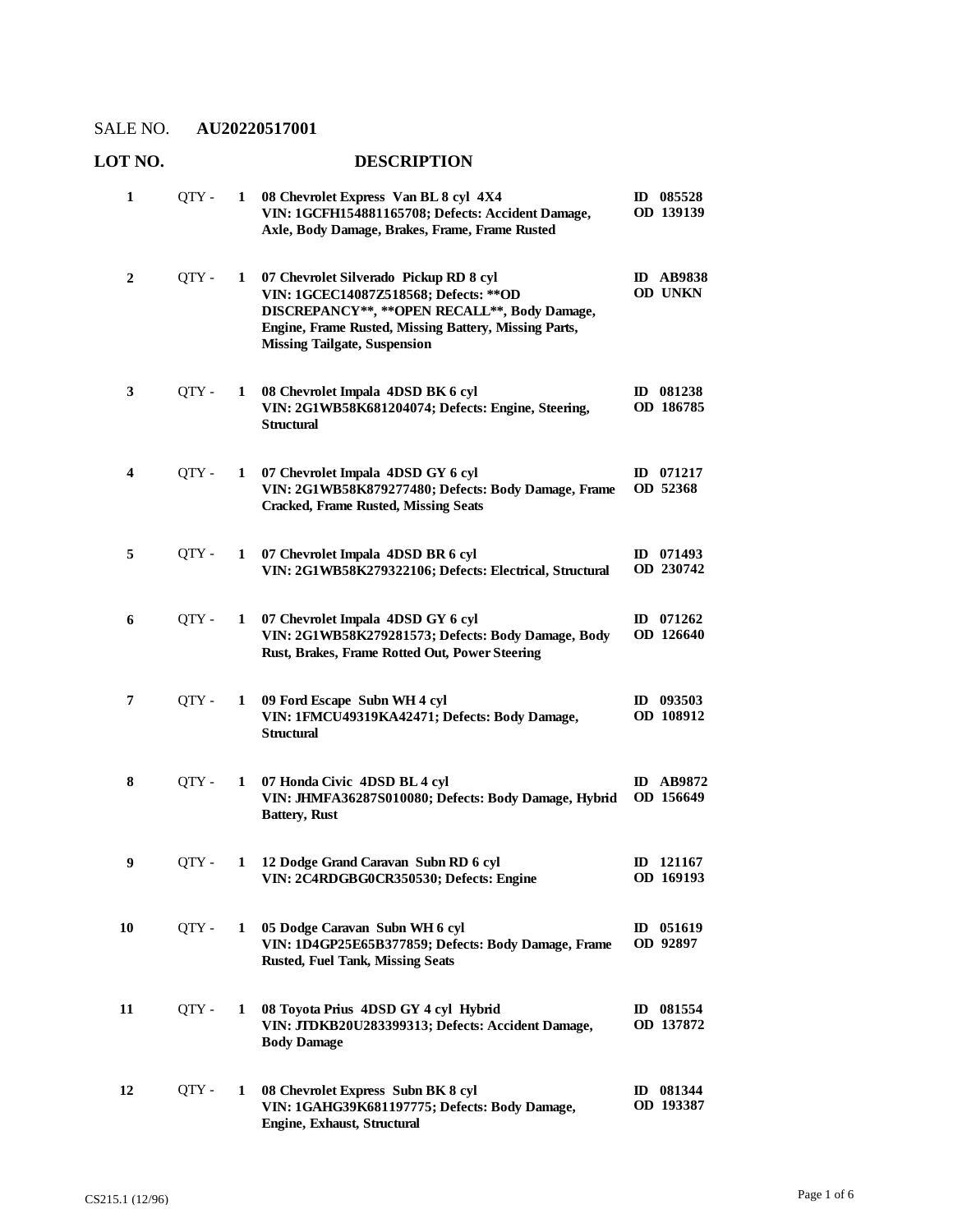# **LOT NO. DESCRIPTION**

| 13 | QTY - | 1 | 08 Chevrolet Express Subn BL 8 cyl<br>VIN: 1GAHG39K681197825; Defects: Rust, Structural                                                                                                    | ID 081337<br>OD 98943        |
|----|-------|---|--------------------------------------------------------------------------------------------------------------------------------------------------------------------------------------------|------------------------------|
| 14 | OTY - | 1 | 06 Chevrolet Express Subn GY 8 cyl<br>VIN: 1GAHG39U761213173; Defects: Structural                                                                                                          | ID 061089<br>OD 126374       |
| 15 | QTY - | 1 | 06 Chevrolet Express Subn BL 6 cyl<br>VIN: 1GNFG15X361236024; Defects: Electrical, Structural                                                                                              | ID 061506<br>OD 182681       |
| 16 | QTY - | 1 | 05 Chevrolet Express Subn RD 8 cyl<br>VIN: 1GAHG39U751218601; Defects: Rust, Structural                                                                                                    | $ID$ 051211<br>OD TMU        |
| 17 | QTY - | 1 | 05 Chevrolet Express Subn GY 8 cyl<br>VIN: 1GAHG39U651205662; Defects: Accident Damage,<br>Rust, Structural                                                                                | $ID$ 051238<br>OD 198850     |
| 18 | QTY - | 1 | 05 Chevrolet Astro Subn GY 6 cyl<br>VIN: 1GNEL19XX5B129515; Defects: Body Damage,<br>Engine, Structural, Transmission                                                                      | $ID$ 051436<br>OD 147004     |
| 19 | OTY - | 1 | 06 Ford E150 Subn GY 8 cyl<br>VIN: 1FMRE11W76DA52627; Defects: Air Bag, Structural                                                                                                         | ID 061588<br>OD 123506       |
| 20 | QTY - | 1 | 06 Ford E150 Subn GY 8 cyl<br>VIN: 1FMRE11W16DA52624; Defects: ** OD<br><b>DISCREPANCY**, Accident Damage</b>                                                                              | ID 061589<br>OD UNKN         |
| 21 | QTY - | 1 | 08 Chevrolet Express Van RD 8 cyl<br>VIN: 1GCFG154581159254; Defects: Body Damage, Frame<br><b>Rusted, Rust</b>                                                                            | <b>ID</b> AB9746<br>OD 28916 |
| 22 | OTY - | 1 | 07 Chevrolet Express Van RD 8 cyl<br>VIN: 1GAGG25U371187572; Defects: Body Damage, Frame<br><b>Rusted, Rust, Transmission</b>                                                              | <b>ID AB9740</b><br>OD 83237 |
| 23 | QTY - | 1 | 07 Chevrolet Express Van RD 8 cyl<br>VIN: 1GCGG25V271160850; Defects: Body Damage, Frame<br><b>Rusted, Missing Parts</b>                                                                   | <b>ID AB9839</b><br>OD 25730 |
| 24 | OTY - | 1 | 07 Chevrolet Express Van RD 6 cyl<br>VIN: 1GCFG15X771189767; Defects: Frame Rusted                                                                                                         | <b>ID AB9876</b><br>OD 36150 |
| 25 | QTY - | 1 | 07 Chevrolet Silverado Pickup SL 8 cyl<br>VIN: 1GCEK14047Z523219; Defects: ** OD<br>DISCREPANCY**, ** OPEN RECALL**, Body Damage,<br>Missing Parts, Missing Tailgate, Missing Transmission | <b>ID</b> AB9736<br>OD UNKN  |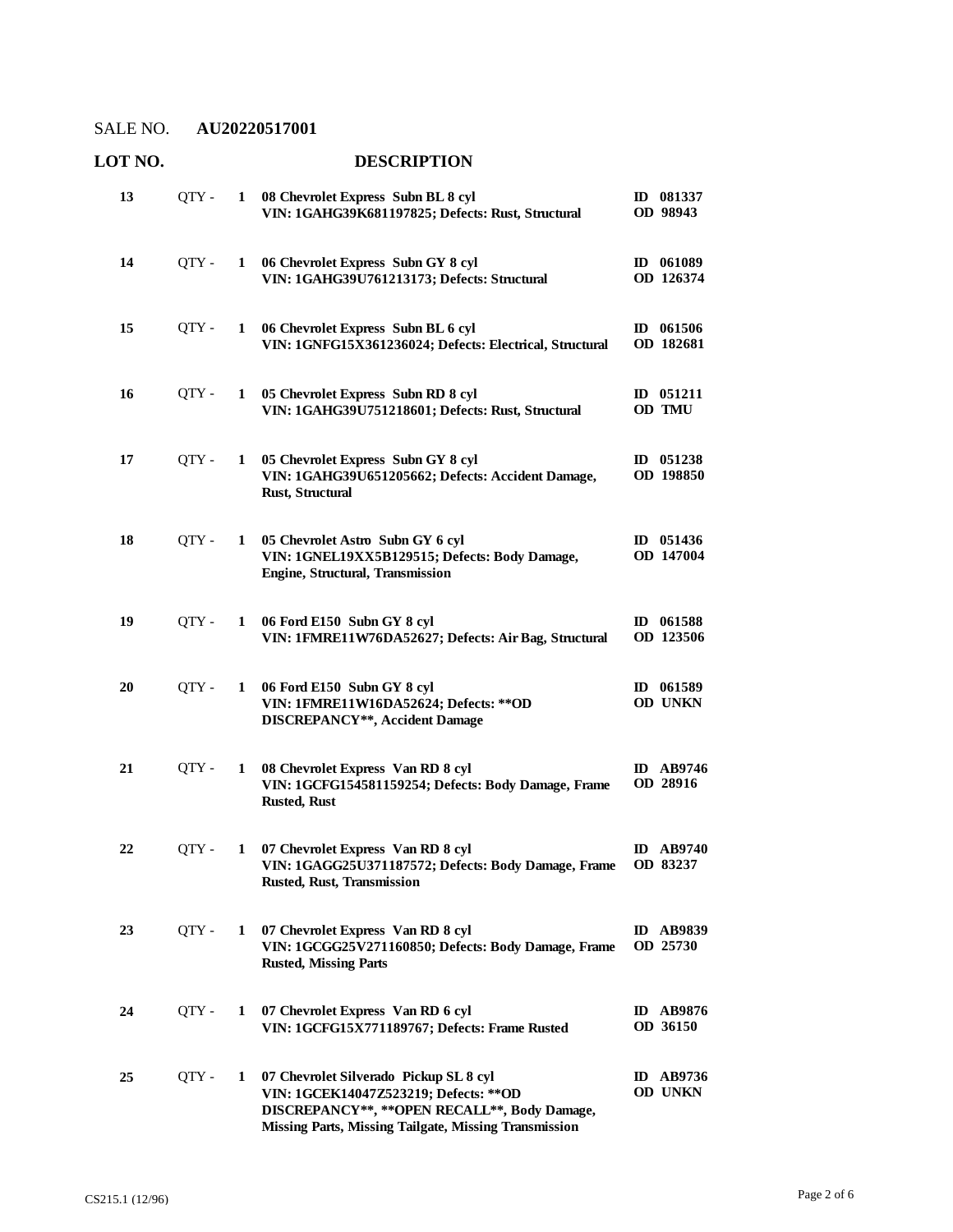# **LOT NO. DESCRIPTION**

| 26 | QTY - | 1            | 06 Ford E350 Van RD 8 cyl<br>VIN: 1FTSS34L46HA44683; Defects: Body Damage, Brake<br>Lines, Frame Rusted, Rust                                                      | <b>ID AB9862</b><br>OD 27356 |
|----|-------|--------------|--------------------------------------------------------------------------------------------------------------------------------------------------------------------|------------------------------|
| 27 | QTY-  | 1            | 14 Ford F150 Pickup GY 8 cyl 4X4<br>VIN: 1FTFX1EF1EFC18641; Defects: Body Control<br>Computer, Cooling System, Engine, Front End, Missing<br>Parts, Transmission   | ID 144006<br>OD 97534        |
| 28 | QTY - | 1            | 02 Ford F250 Pickup BK 8 cyl<br>VIN: 1FTNX21L62EB99096; Defects: Body Damage,<br><b>Interior Damage, Rust Holes in Floor</b>                                       | $ID$ 025262<br>OD UNKN       |
| 29 | QTY - | 1            | 02 Ford F250 Pickup WH 10 cyl<br>VIN: 1FTSF31S32EB91914; Defects: Exhaust, Missing Parts,<br><b>Rust, Structural</b>                                               | $ID$ 025250<br>OD 103537     |
| 30 | QTY - | $\mathbf{1}$ | 00 Ford Excursion BL 10 cyl<br>VIN: 1FMNU41S8YED08481; Defects: ABS, Body Damage,<br><b>Frame Rusted, Rust</b>                                                     | <b>ID AB9841</b><br>OD 88843 |
| 31 | QTY - | 1            | 04 International 4200 Utility BL 6 cyl<br>VIN: 1HTMPAFM84H610056; Defects: Engine, FOR<br>PARTS VALUE ONLY, Hole Cut in Engine Block, MV907A<br><b>TO BE GIVEN</b> | $ID$ 045000<br>OD 117825     |
| 32 | QTY - | 1            | LOT OF (1) FUJIFILM CAMERA INSTAX MINI AND (1)<br><b>INSTAX LENS 40 MM PINK WITH CASE</b>                                                                          |                              |
| 33 | QTY - | 1            | LOT OF (1) HP PHOTOSMART R507 CAMERA, (1)<br>OLYMPUS STYLUS ZOOM 140 AND (1) CANNON<br><b>POWER SHOT ELPH180</b>                                                   |                              |
| 35 | OTY - | 1            | LOT OF (1) AIPTEK ISDV DIGITAL CAMCORDER (NO<br><b>BACK) AND(1) VIVITAR DIGITAL VIDEO CAMERA</b>                                                                   |                              |
| 36 | OTY - | $\mathbf{1}$ | LOT OF (1) KEYSTONE 309ES SENSITRON WITH CASE<br>AND (1) VIVITAR PK 3587                                                                                           |                              |
| 39 | QTY - | 1            | LOT OF (1) PANA-VUE AUTOMATIC LIGHTED 2X2<br>SLIDE VIEWER, (1) POLAROID SPECTRA QPS AND (1)<br><b>POLAROID SPECTRA 2</b>                                           |                              |
| 44 | QTY - | $\mathbf{1}$ | MINOLTA 210X 200 M CAMERA LENS                                                                                                                                     |                              |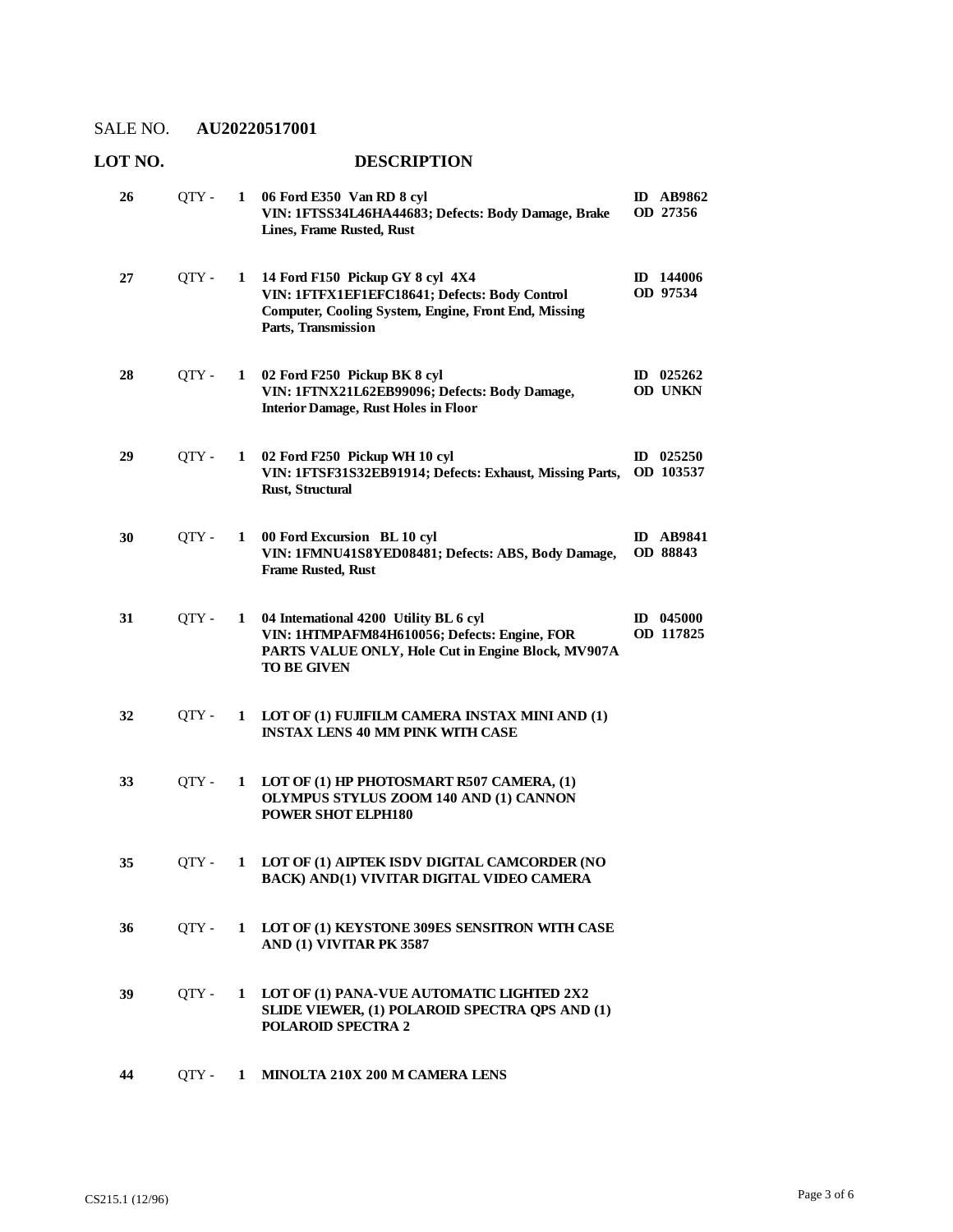| LOT NO. |  | <b>DESCRIPTION</b> |                                                      |  |  |
|---------|--|--------------------|------------------------------------------------------|--|--|
|         |  |                    | 45 QTY - 1 APPLE WATCH                               |  |  |
|         |  |                    | 46 QTY - 1 APPLE WATCH                               |  |  |
|         |  |                    | 48 QTY - 1 LOT OF (3) FITBITS                        |  |  |
|         |  |                    | 50 QTY - 1 RANGING 100                               |  |  |
|         |  |                    | 51 QTY - 1 MICHAEL KORS MENS WATCH                   |  |  |
|         |  |                    | 52 QTY - 1 GOLD MICHAEL KORS MENS WATCH              |  |  |
|         |  |                    | 53 QTY - 1 ROLEX MEN""S WATCH                        |  |  |
|         |  |                    | 54 QTY - 1 MOVADO WATCH                              |  |  |
|         |  |                    | 55 QTY - 1 LOT OF (2) APPLE WATCHES                  |  |  |
|         |  |                    | 57 $QTY - 1$ LOT OF (2) AIRPODS                      |  |  |
| 58 — 1  |  |                    | QTY- 1 LOT OF (2) AIRPODS                            |  |  |
| 59 — 10 |  |                    | QTY- 1 BLACK APPLE WATCH                             |  |  |
| 60      |  |                    | QTY- 1 BLACK GARMIN WATCH                            |  |  |
|         |  |                    | 61 QTY - 1 MENS TUNGSTEN RING WITH BROWN COLOR INLAY |  |  |
| 62      |  |                    | QTY- 1 MENS GOLD RING                                |  |  |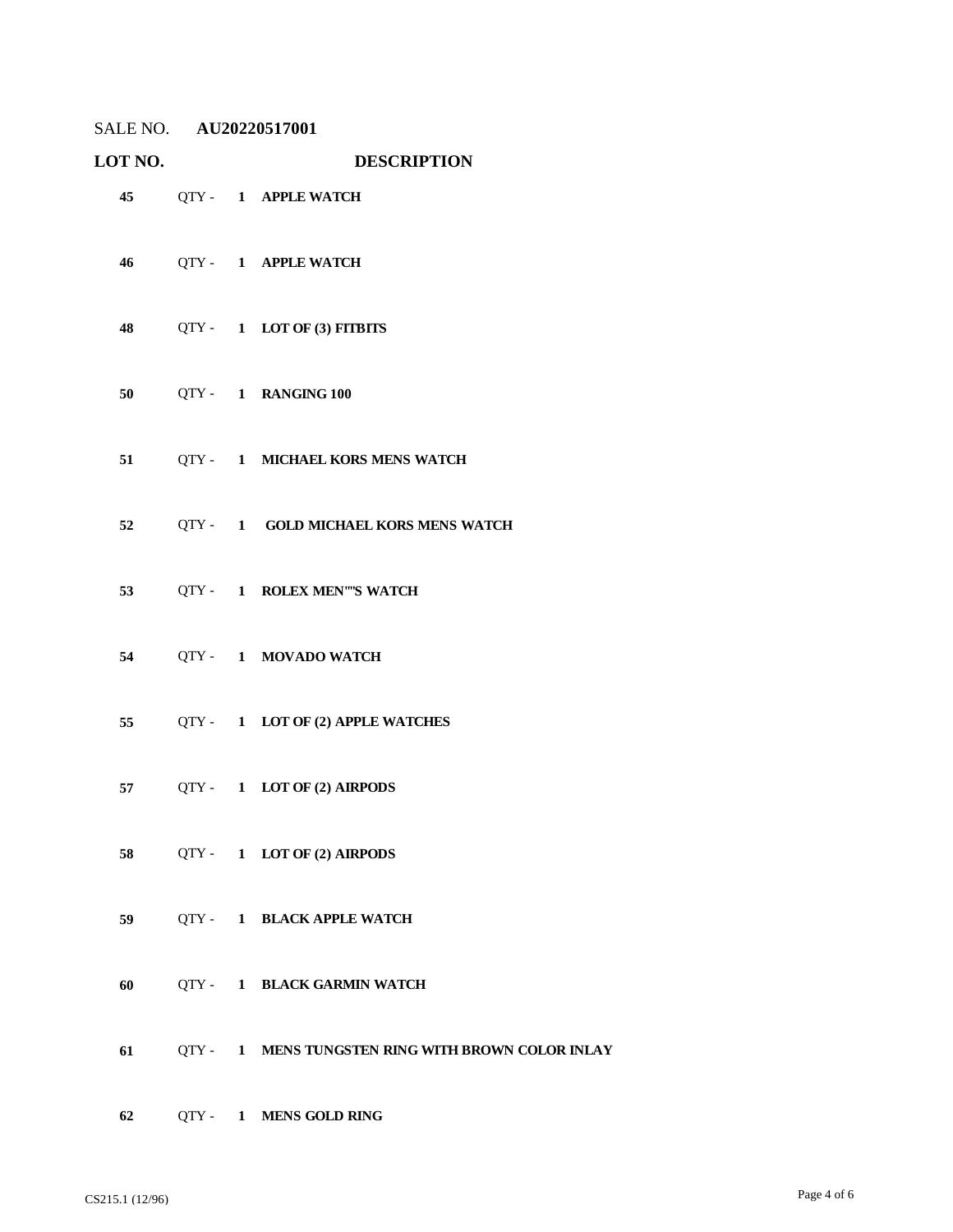| LOT NO. |             |   |                                                                                                               |                              |
|---------|-------------|---|---------------------------------------------------------------------------------------------------------------|------------------------------|
| 63      |             |   | QTY- 1 SILVER RING                                                                                            |                              |
| 64      | $QTY -$     |   | 1 FIT BIT WATCH                                                                                               |                              |
| 66      | QTY- 1 RING |   |                                                                                                               |                              |
| 68      | QTY -       |   | 1 RAY BAN GLASSES WITH BROWN CASE                                                                             |                              |
| 69      |             |   | QTY- 1 PINK AND GRAY FITBIT                                                                                   |                              |
| 70      | QTY -       |   | 1 LOT OF (1) BLACK GARMIN BAND AND (1) FITBIT                                                                 |                              |
| 72      | OTY -       |   | 1 LOT OF (2) NECKLACES (ONE IS BROKEN), (1) RING<br>AND (1) EMERALD AND DIAMOND EARRING (POST)                |                              |
| 73      | QTY -       |   | 1 10 K WHITE GOLD RING                                                                                        |                              |
| 74      |             |   | QTY- 1 18 K GOLD RING                                                                                         |                              |
| 75      |             |   | QTY - 1 GOLD RING WITH 3 DIAMONDS                                                                             |                              |
| 76      | QTY -       |   | 1 BRACELET                                                                                                    |                              |
| 77      | QTY -       | 1 | <b>SWISS ARMY WATCH</b>                                                                                       |                              |
| 78      | QTY -       |   | 1 VIVITAR BINOCULARS                                                                                          |                              |
| 79      | QTY -       | 1 | LOT OF (1) GARMIN RINO 120 HAND HELD GPS AND<br>(1) MOTOROLA TALKABOUT                                        |                              |
| 80      | QTY -       | 1 | 08 Chevrolet Express Van RD 8 cyl<br>VIN: 1GCFG154081131751; Defects: Body Damage, Frame<br>Rusted, Front End | <b>ID</b> AB9744<br>OD 28930 |